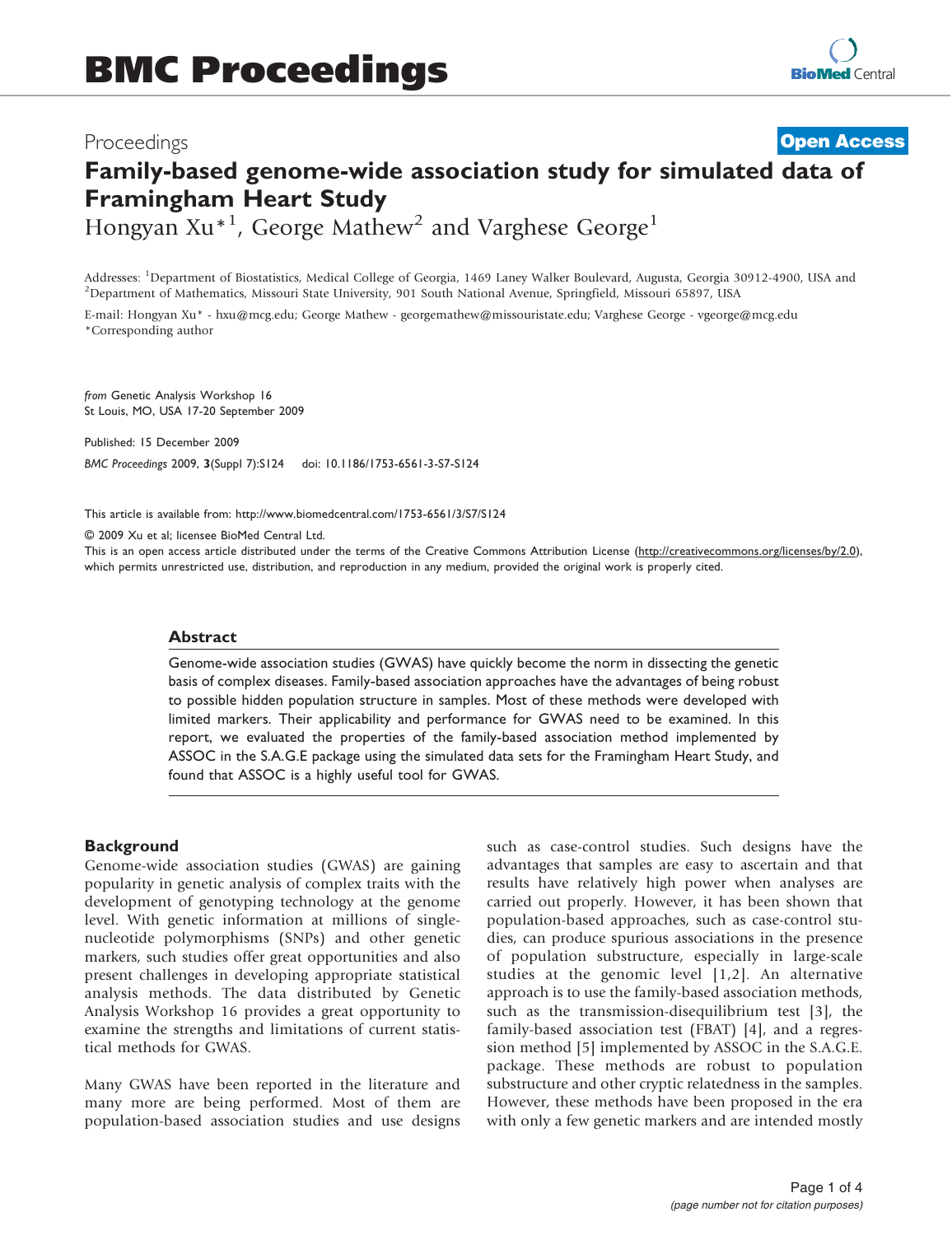for candidate-gene studies. Their applicability and performance for GWAS has not been examined. The simulated data set of the Framingham Heart Study (FHS) provides both the family structure and the genotype information at genome-wide SNPs. The underlying simulation models are also provided. It is the purpose of this study to evaluate the performance of the familybased association method implemented by ASSOC in analyzing GWAS.

# Methods

ASSOC implements a regression method that tests for association between a continuous trait and one or more covariates, including genetic markers from extended family data, and accounts for familial correlations [[5](#page-3-0)]. The program estimates the parameters of a baseline model and those of alternate models that include specific sets of covariates. A likelihood-ratio test is then performed to evaluate the significance of the covariates.

The FHS simulated data set includes 6,476 subjects with both phenotype and genotype data in 942 pedigrees of up to three generations and 188 singletons. We excluded the singletons from our analysis because they do not have family information. The simulated data contain 200 replicates of the phenotypes. We used the phenotype data from the first replicate. Pedigree files were constructed from the supplied 'triplet\_sim' file and merged with phenotype and genotype data. In addition to each of the SNPs, we included subject's age, smoking status, diet, and lipid-lowering drug usage as covariates. We kept all family members in the analysis because ASSOC could account for the familial correlations. We chose to test the association of HDL with all the makers from chromosome 19 in the 50 k panel and 500 k panel because there are two major genes for HDL on chromosome 19. In all, there are 1,639 markers in the 50 k panel and 6,350 markers on 500 k panel on chromosome 19. We assumed an additive model for all the markers. The program was run in a batch mode so that it would test for the association of the SNPs successively in one run. From the simulation model, there are five major genes for HDL. Two were on chromosome 19, and the other three were from

chromosomes 8, 9, and 15, respectively. The chromosome locations of the five major genes were given in Table 1. We tested the association of HDL with all the five major genes. There are a total of 1,000 polygenes for HDL, among which 15 are on chromosome 19.

## **Results**

We performed association tests of all 1,639 markers on chromosome 19 with simulated HDL data. Out of 1,639 markers, the tests of 18 markers were significant at the 0.01 level. Because the HDL data were simulated using the markers in the 500 k panel and not the markers in the 50 k panel, and since the markers in the two panels are not close, we assume that the markers in the 50 k panel did not contribute to the HDL phenotype. The significance result reflects false positives. Therefore, our results give an empirical type I error probability of 0.011, which agrees well with the nominal level of 0.01.

We further tested the association of the five SNPs representing the major genes with HDL (Table 1). They were all significant at 0.05 level regardless of the mode of inheritance and heritability. The true genetic models are additive for rs8103444, rs8035006, and rs8192719, and dominant for rs10820738 and rsrs3200218. However, if more stringent significance level were used for genomewide studies, only two markers, rs10820738 and rs3200218, were found significant at  $10^{-6}$  level. Table 1 also gives the estimated effect size for the five SNPs. SNP rs10820738 has the largest effect size, which is consistent with the simulation model in which it has the largest heritability.

We then tested all 6,350 SNP markers on chromosome 19 in the 500 k panel for association with the simulated HDL data. Among the 15 markers that have polygenic effects on chromosome 19, association tests at six markers were significant at the 0.05 level ([Table 2\)](#page-2-0). The marker positions in base pairs are also given in [Table 2.](#page-2-0) The pairwise LD was relatively low, with a maximum  $r^2$ of 0.003 as computed with Haploview [[6](#page-3-0)]. A total of 395 tests were significant at 0.05 level for all the 6,350 markers tested on chromosome 19. Excluding the two major genes and six polygenes that are truly associated

Table 1: Test results of the 5 SNPs from 500 k panel for major gene effects of HDL

| Model      | Location          | Intercept | <b>Diet</b> | Sex    | $Rx^a$ | Age   | <b>Smoke</b> <sup>b</sup> | <b>SNP</b> | <b>SE</b> | b-Value                |
|------------|-------------------|-----------|-------------|--------|--------|-------|---------------------------|------------|-----------|------------------------|
| rs10820738 | 9a31.1            | 68.694    | 0.028       | 13.565 | .486   | 0.019 | 0.714                     | 4.524      | 0.518     | $3.20 \times 10^{-18}$ |
| rs3200218  | 8 <sub>p</sub> 22 | 68.680    | 0.027       | 13.552 | .420   | 0.020 | 0.664                     | $-1.671$   | 0.319     | $1.63 \times 10^{-7}$  |
| rs8035006  | 15a2 I            | 68.684    | 0.023       | 13.527 | .474   | 0.020 | 0.647                     | 0.831      | 0.284     | 0.003                  |
| rs8192719  | 9q13.2            | 68.689    | 0.021       | 13.524 | .470   | 0.020 | 0.666                     | $-0.821$   | 0.306     | 0.007                  |
| rs8103444  | 19113.2           | 68.686    | 0.021       | 13.533 | .452   | 0.019 | 0.660                     | 0.629      | 0.305     | 0.039                  |

<sup>a</sup>Rx, lipid lowering drug use.

**b**Smoke, smoking status.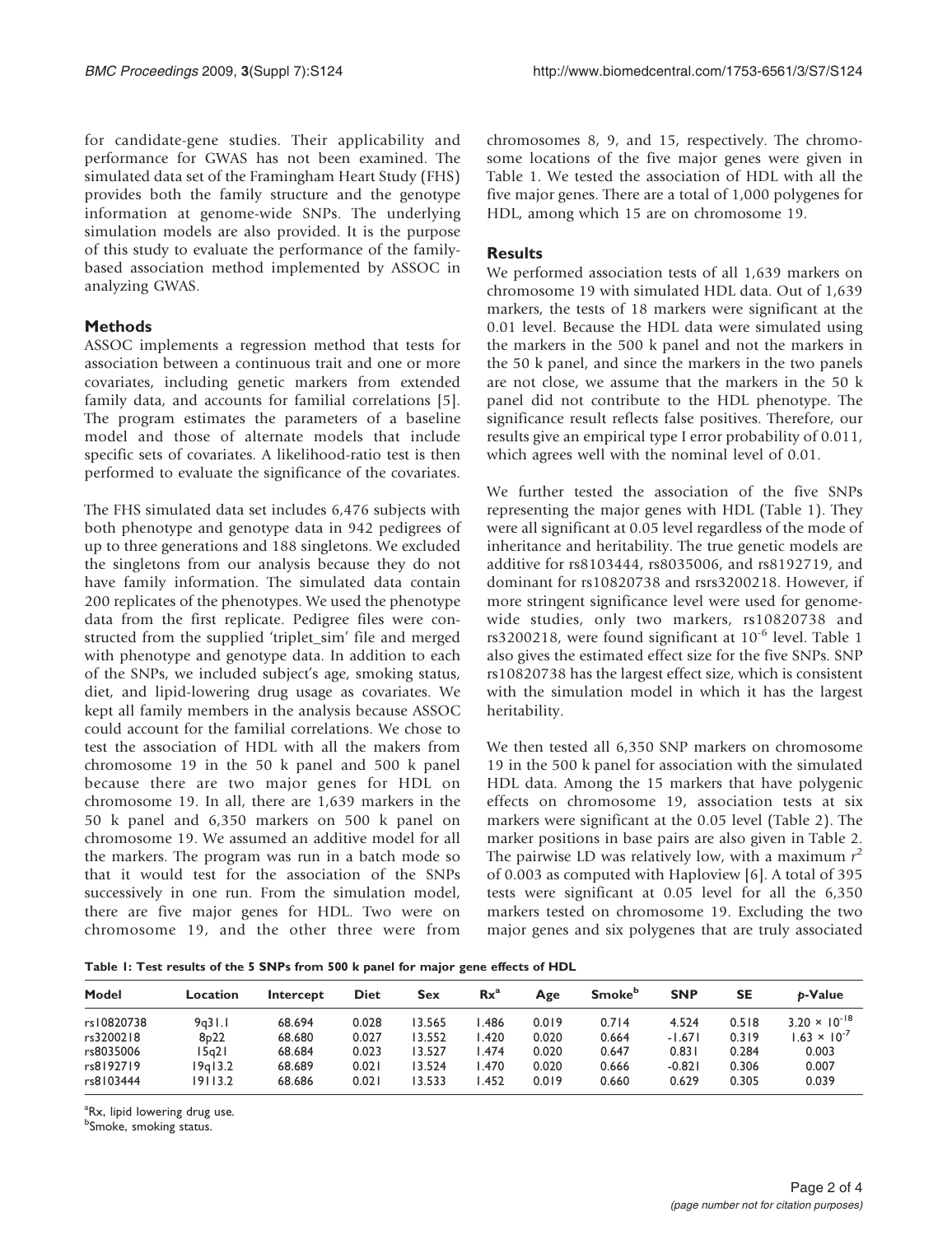| Model      | <b>Position</b> | Intercept | <b>Diet</b> | <b>Sex</b> | $Rx^a$ | Age   | <b>Smoke</b> <sup>b</sup> | <b>SNP</b> | <b>SE</b> | <b>p-Value</b> |
|------------|-----------------|-----------|-------------|------------|--------|-------|---------------------------|------------|-----------|----------------|
| rs10420985 | 62,077,748      | 68.693    | 0.017       | 13.519     | 1.508  | 0.020 | 0.656                     | $-1.693$   | 0.457     | 0.000214       |
| rs8182590  | 13.282.550      | 68.691    | 0.029       | 13.542     | 1.478  | 0.019 | 0.686                     | $-0.973$   | 0.263     | 0.000222       |
| rs35150881 | 2.572.193       | 68.689    | 0.023       | 13.537     | 1.449  | 0.019 | 0.663                     | $-1.727$   | 0.550     | 0.0017         |
| rs8107007  | 33.248.124      | 68.691    | 0.022       | 13.548     | 1.454  | 0.020 | 0.651                     | 1.683      | 0.537     | 0.001723       |
| rs10403702 | 44.840.424      | 68.692    | 0.021       | 13.532     | 1.491  | 0.020 | 0.647                     | 5.564      | 2.199     | 0.011418       |
| rs7251886  | 46,880,615      | 68.687    | 0.020       | 13.537     | 1.501  | 0.020 | 0.669                     | $-0.666$   | 0.266     | 0.012645       |
| rs11673050 | 35.535.929      | 68.690    | 0.019       | 13.530     | 1.473  | 0.020 | 0.659                     | $-0.505$   | 0.279     | 0.069854       |
| rs2277987  | 8.458.273       | 68.689    | 0.021       | 13.549     | 1.480  | 0.020 | 0.658                     | 0.496      | 0.289     | 0.08626        |
| rs16989305 | 49.579.243      | 68.689    | 0.023       | 13.540     | 1.482  | 0.020 | 0.666                     | 4.904      | 3.111     | 0.115021       |
| rs16966229 | 36,924,150      | 68.687    | 0.021       | 13.530     | 1.461  | 0.020 | 0.660                     | $-2.165$   | 1.381     | 0.117801       |
| rs17620029 | 24.146.152      | 68.690    | 0.019       | 13.539     | 1.465  | 0.020 | 0.652                     | $-0.390$   | 0.369     | 0.291036       |
| rs3786501  | 49.691.015      | 68.691    | 0.021       | 13.536     | 1.473  | 0.020 | 0.656                     | 0.217      | 0.314     | 0.490909       |
| rs11085876 | 13.947.513      | 68.689    | 0.020       | 13.540     | 1.467  | 0.020 | 0.655                     | $-0.164$   | 0.273     | 0.547852       |
| rs17716486 | 34.455.727      | 68.690    | 0.020       | 13.539     | 1.478  | 0.020 | 0.655                     | $-0.204$   | 0.376     | 0.586957       |
| rs599458   | 20,792,763      | 68.689    | 0.021       | 13.538     | 1.473  | 0.020 | 0.657                     | 0.082      | 0.454     | 0.856762       |

<span id="page-2-0"></span>Table 2: Test results among polygenes affecting HDL on chromosome 19

<sup>a</sup>Rx, lipid lowering drug use.

**b**Smoke, smoking status.

with the trait, this gives an estimated empirical type I error rate of 0.06. Figure 1 gives the quantile-quantile plot of the p-values for all the null markers. The observed distribution fits well with the expected uniform distribution and there is no major inflation of type I error. Among the top 50 SNPs ranked by p-values, four SNPs are true findings with polygenic effects.

We also applied FBAT to test the association of HDL with all 6,350 SNPs on chromosome 19. A total of 325 tests are significant at 0.05 level. However, only two polygenes are true positives (rs10420985 and rs599458, with p-values 0.004408 and 0.028563, respectively). None of the major genes was significant with



Figure 1 Quantile-quantile plot of the p-values from null markers.

FBAT. Nonetheless, the type I error rate seems well controlled.

#### **Discussion**

Family-based association methods are appealing alternatives for the population-based case-control design because they are robust to population stratification in the samples. Several such methods have been proposed. However, they were all proposed before the current genomic era. As the norm of the field moves to GWAS, the performance and applicability of these methods need to be examined for GWAS. In this report, we examined the performance of a regression-based method [[5](#page-3-0)], implemented in the program ASSOC in the software package S.A.G.E., using the simulated HDL data in the Framingham Heart Study. Based on the results of the tests with the markers on chromosome 19 in the 50 k panel, we found that ASSOC gives the correct type I error rate. When applied to the markers on chromosome 19 in the 500 k panel (tests performed at 0.05 level), the empirical type I error rate was 0.06, which is slightly inflated. The reason could be that there is linkage disequilibrium between the markers in the causal genes and markers close by, and when we estimated type I error rate, we only excluded the markers in the causal genes with either major or polygenic effects and not those markers in linkage disequilibrium. Therefore, as a general conclusion, ASSOC gives a more-or-less the correct type I error rate, and hence is a valid test for GWAS.

In our analysis, ASSOC detected all five major genes and six of the 15 polygenes for HDL on chromosome 19. In contrast, FBAT detected only two of the 15 polygenes and none of the major genes on chromosome 19. It should be noted that the data may be too limited to give